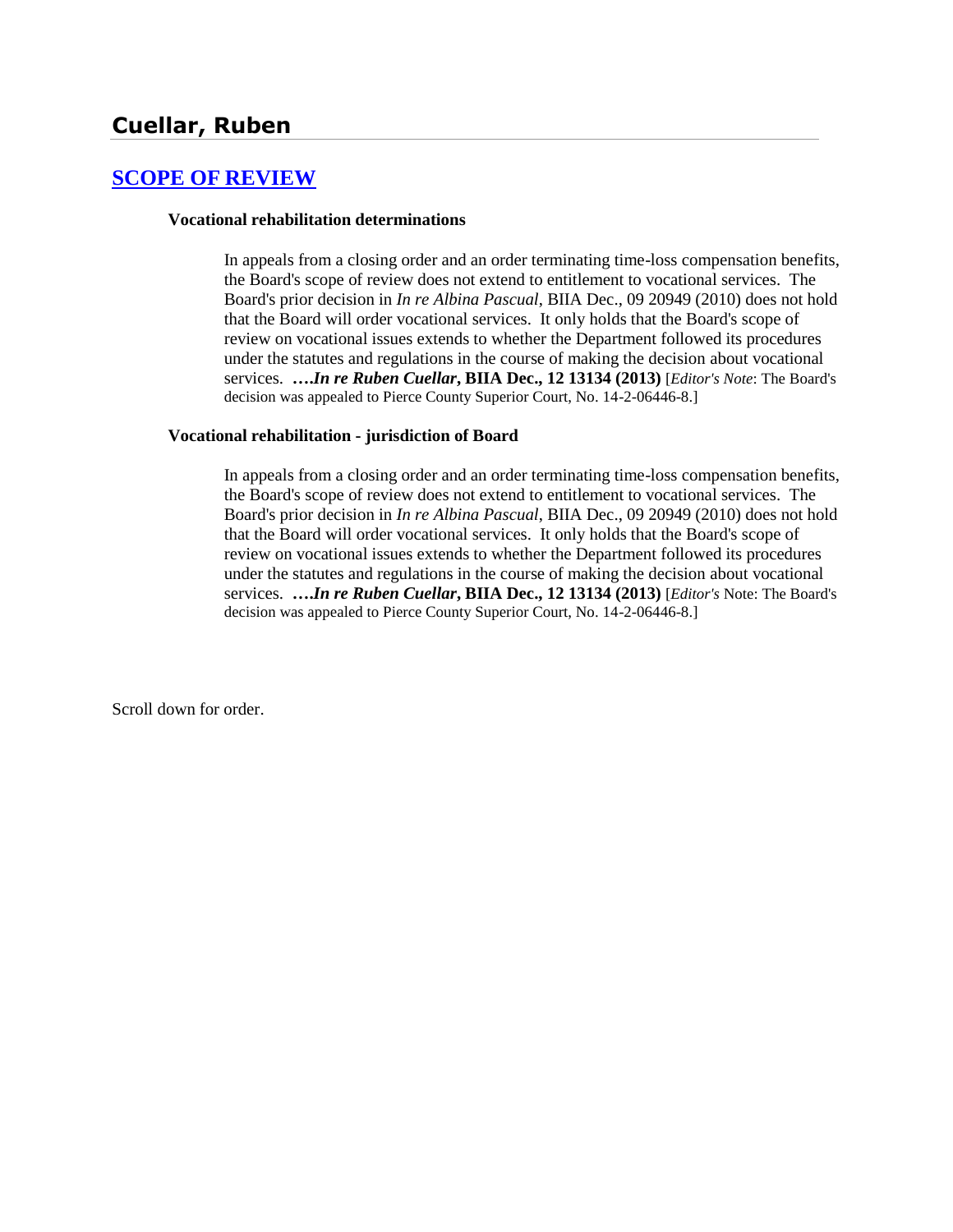### **BEFORE THE BOARD OF INDUSTRIAL INSURANCE APPEALS STATE OF WASHINGTON**

**)**

**) )**

**IN RE: RUBEN CUELLAR ) DOCKET NOS. 12 13134 & 12 13135**

**CLAIM NO. Y-089408 )**

1

2

3 4

5

6

7

8

9

10

11 12

13 14

15

16

17

18 19

20

21

22

23

24

25

26

27

28

29

30

31

32

**ORDER VACATING PROPOSED DECISION AND ORDER AND REMANDING FOR FURTHER PROCEEDINGS**

APPEARANCES:

Claimant, Ruben Cuellar, by Law Offices of Betsy Rodriguez, P.S., per Betsy Rodriguez and Dwayne L. Christopher

Employer, Commons at Federal Way Mall, by Washington Retail Association, None

Department of Labor and Industries, by The Office of the Attorney General, per Christine J. Kilduff, Assistant

In Docket No. 12 13134, the claimant, Ruben Cuellar, filed an appeal with the Board of Industrial Insurance Appeals on March 15, 2012, from an order of the Department of Labor and Industries dated February 10, 2012. In this order, the Department affirmed an October 18, 2011 order in which it paid loss of earning power compensation benefits through August 2, 2011, and then terminated time-loss compensation benefits because the worker was able to work. **APPEAL** 

# **REMANDED FOR FURTHER PROCEEDINGS.**

In Docket No. 12 13135, the claimant, Ruben Cuellar, filed an appeal with the Board of Industrial Insurance Appeals on March 15, 2012, from an order of the Department of Labor and Industries dated February 13, 2012. In this order, the Department affirmed a November 2, 2011 order in which it closed the claim with a permanent partial disability award of 12 percent of the left leg above the knee joint with short thigh stump (3 inches or below tuberosity of ischium). **APPEAL** 

# **REMANDED FOR FURTHER PROCEEDINGS.**

# **DECISION**

As provided by RCW 51.52.104 and RCW 51.52.106, this matter is before the Board for review and decision. The claimant filed a timely Petition for Review of a Proposed Decision and Order issued on March 8, 2013, in which the industrial appeals judge dismissed the appeals.

We have granted review because we believe that Mr. Cuellar's appeals should not have been dismissed. We find that Mr. Cuellar presented a prima facie case supporting his entitlement

1

5/29/13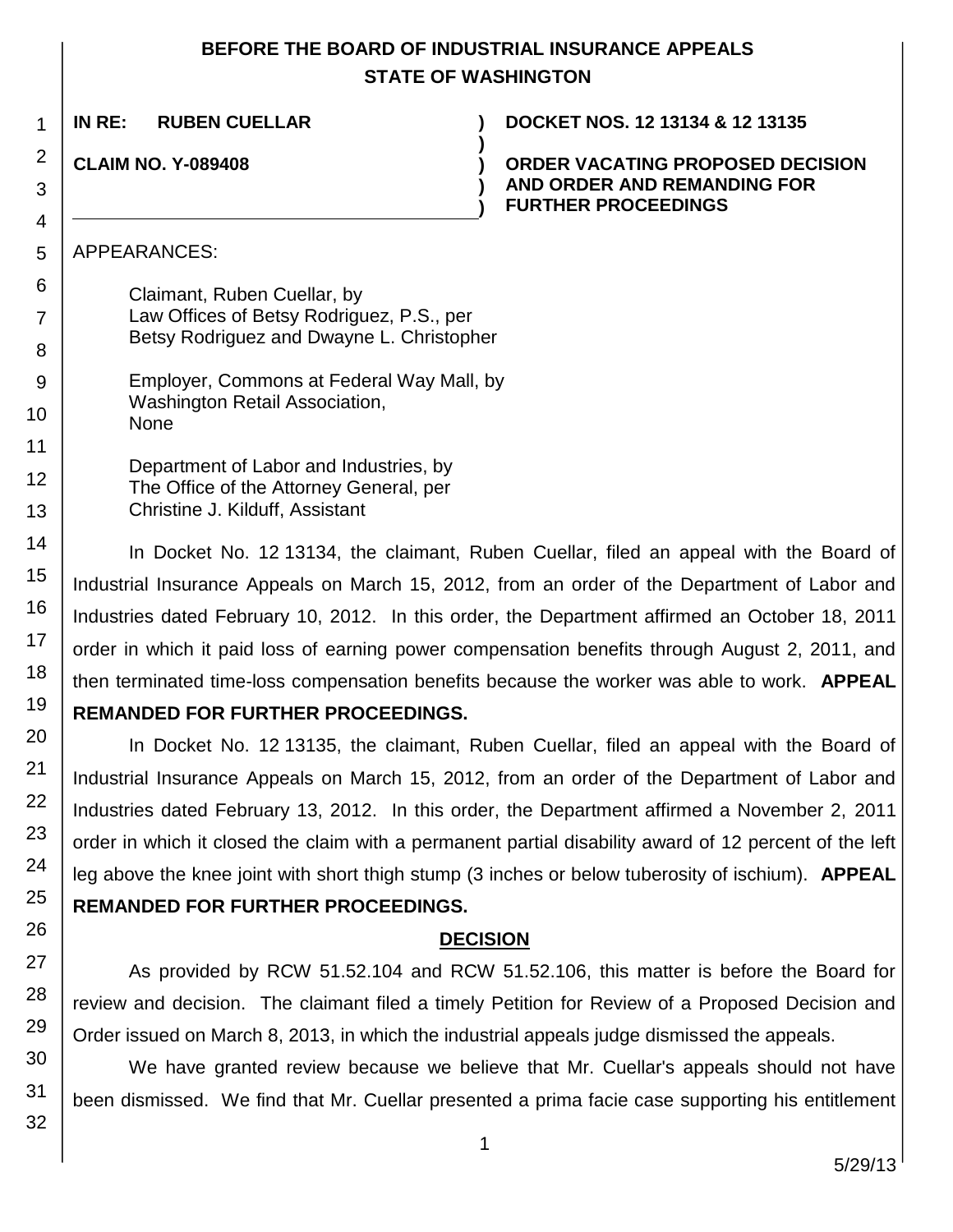1 2 to total disability benefits and this matter must be remanded to the hearing process to allow the Department to present evidence.

3 4 5 6 7 8 9 10 11 12 Mr. Cuellar appealed two orders, one terminating time-loss compensation benefits and the other closing his claim. On appeal and in his Petition for Review, Mr. Cuellar has repeatedly requested the Board remand his claim to the Department for the purpose of obtaining additional vocational services. Without additional vocational services Mr. Cuellar asserts that he cannot perform reasonably continuous gainful employment. Claimant's Petition for Review, pg 18, lines 18 – 20. During the hearings and in briefs filed by the parties the question of whether the Board could direct the Department to provide vocational services was thoroughly analyzed. However, the question raised by this appeal is not whether the Board can direct the Department to provide 'further' vocational services (we cannot) but whether, in the alternative, Mr. Cuellar is entitled to benefits as a permanently totally disabled worker.

13 14 15 16 17 18 It is well established that vocational services are provided by the Department of Labor and Industries (Department) at the discretion of the 'supervisor.' The decision to provide or not to provide vocational services is discretionary and may only be challenged based on a showing of abuse of discretion by the supervisor. RCW 51.32.095 (1) and (2), *In re Todd Eicher*, BIIA Dec., 88 4477 (1990). *See* also, See *In re Mary Spencer*, BIIA Dec., 90,0264 (1991), and *In re Armando Flores*, BIIA Dec., 87 3913 (1989).

19 20 21 22 23 24 25 26 27 28 We note that in the Petition for Review, and elsewhere in the record, Mr. Cuellar does not contend that the director (supervisor) abused his or her discretion in providing vocational services while the claim was open. Rather, Mr. Cuellar asserts that the vocational services were provided by the Department but were not sufficient to make him capable of reasonably continuous gainful employment. He further asks the Board to direct the Department to provide additional vocational services in order to become capable of reasonably continuous gainful employment. The question of vocational services – any and all vocational services – has been limited to the discretion of the supervisor by the Legislature. Mr. Cuellar has cited no authority that allows the Board to direct the Department to provide vocational services absent a showing that the supervisor abused his or her discretion.

29 30 31 The only logic we can see in Mr. Cuellar's argument for additional vocational services is that once the supervisor has authorized services that the Board may then review the adequacy of those services in an appeal closing the claim. Again, Mr. Cuellar cites no authority to extend the Board's

32

2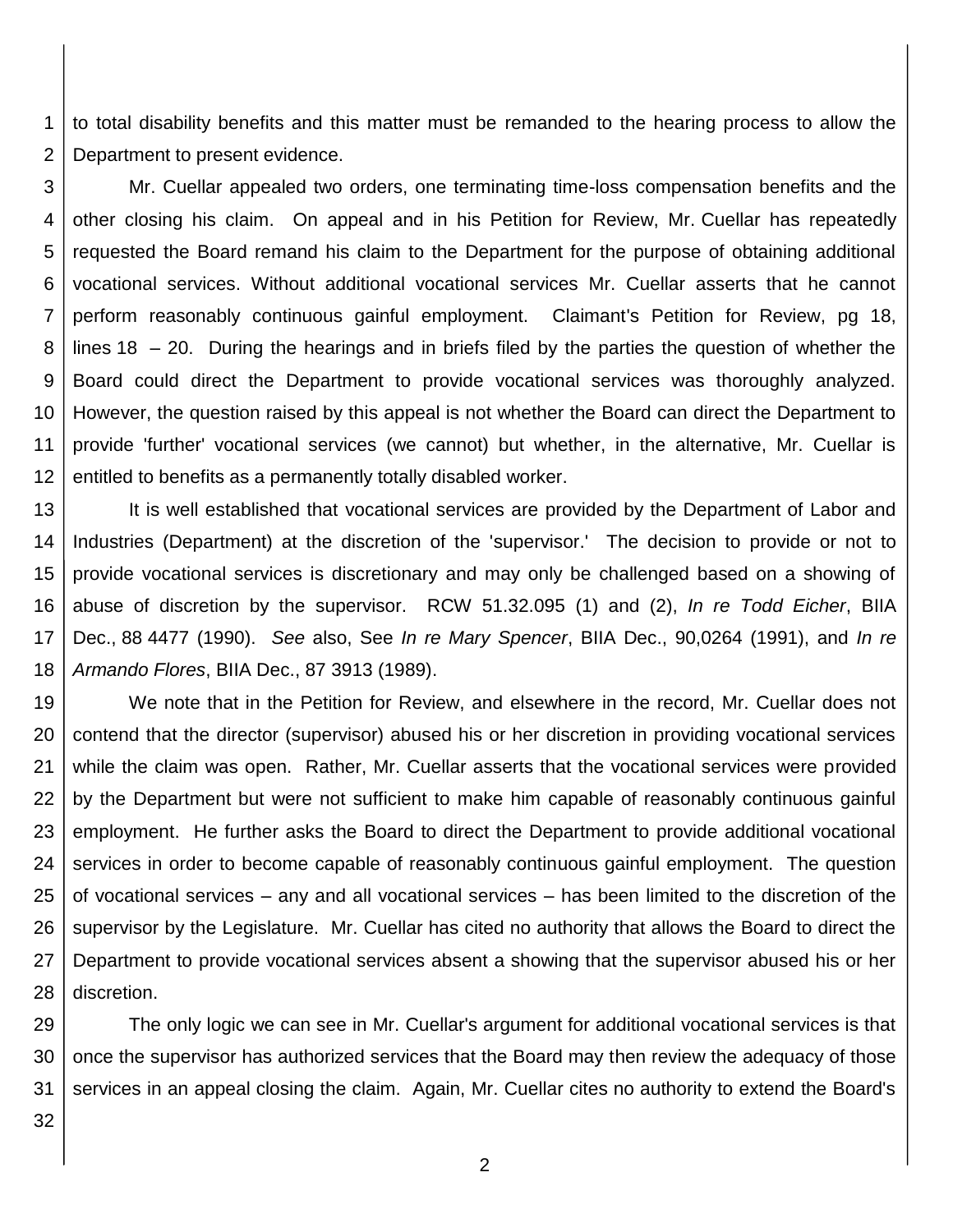1 2 3 scope of review to determine whether additional vocational services are warranted. Vocational services, as a benefit under the Industrial Insurance Act, are solely within the discretion of the supervisor.

4 5 6 7 8 9 10 11 12 When the Department closes a claim it must determine the extent of any permanent disability proximately caused by the industrially related condition. If there is permanent disability then Department must further evaluate whether the disability prevents the injured worker from obtaining and performing reasonably continuous gainful employment and is permanently totally disabled. *Leeper v. Department of Labor and Indus*., 123 Wn.2d 803 (1994). The Department runs a risk when closing a claim if it determines that an injured worker is capable of reasonably continuous gainful employment. An injured worker may challenge that decision on appeal. If the worker is successful the Department cannot defend on the basis that vocational services would make the worker capable of reasonably continuous gainful employment.

13 14 15 In our recent decision of *In re Tesfai G. Ukbagergis*, Dckt No. 09 20737, (April 21, 2011), we addressed the question of whether further retraining would help Mr. Ukbagergis become employable.

16 17 18 19 20 21 22 23 24 25 We agree with the Department that, with retraining, Mr. Ukbagergis likely would be employable. The question before us, however, is whether he is employable absent any retraining. The Department, citing *Pacific Car and Foundry Co. v. Coby*, 5 Wn. App. 547 (1971), argues that the worker's "occupational retraining prognosis" must be considered in assessing total disability. However, *Coby* involved an appeal by the employer from an order of the Department that had classified the worker as permanently totally disabled; certainly a worker's "occupational retraining prognosis" would be a factor considered by the Department in assessing whether a worker is totally disabled, because the Department has the authority to provide vocational services to injured workers who require and likely would benefit from such services. **However, after the Department has determined that the worker is not totally disabled and that determination has been appealed to this Board, the worker's "occupational retraining prognosis" is no longer a factor in determining whether the worker is totally disabled.**

*Ukbagergis*, at 4. (Emphasis added)

26

27

28

29 30

31

32

The focus in a dispute of a closing order is either proper and necessary medical treatment or the extent of permanent disability. If a worker seeks benefits as a permanently totally disabled worker it is not necessary to show that he or she would remain unemployable even if further retraining was provided. The issue on appeal from a closing order is the extent of permanent disability – if any – and not whether vocational services would mitigate total disability. As noted, the Department runs a risk in closing a claim when there are serious unresolved vocational issues. The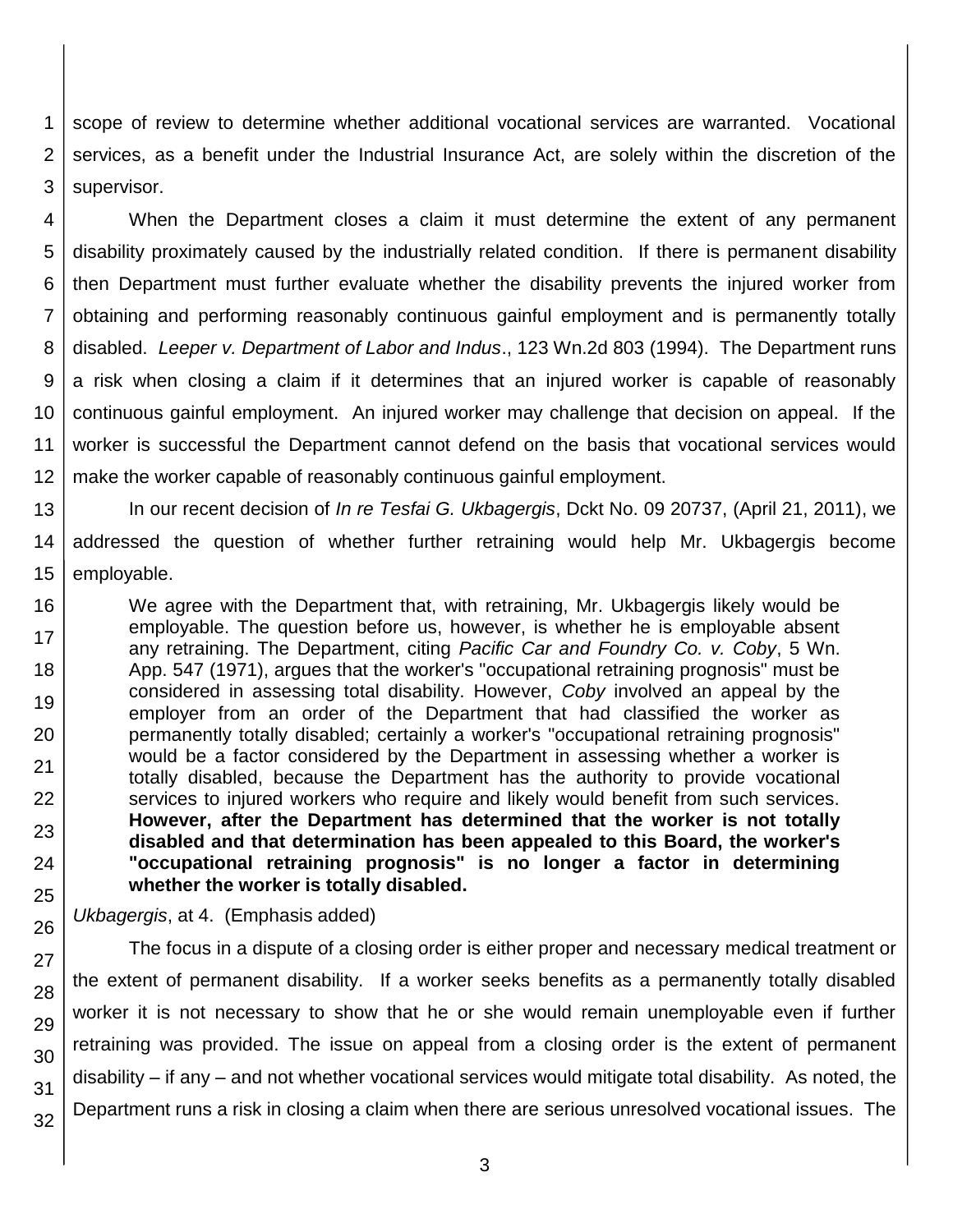1 2 remedy for the failure to provide vocational services sufficient to make a worker capable of obtaining reasonably gainful employment is permanent total disability.

3 4 5 6 7 8 9 10 11 12 13 14 15 16 17 We note that the industrial appeals judge did not identify permanent total disability as an alternative issue in the Interlocutory Order Establishing Litigation Schedule dated September 24, 2012. Mr. Cuellar, through his attorney, steadfastly argued throughout the hearing process and in the Petition for Review that vocational services were the primary relief sought in the course of the appeal. As we have explained, the Board cannot direct the Department to provide vocational services absent a showing of abuse of discretion by the supervisor/director. Therefore, what remains to be decided is the extent of permanent disability. Mr. Cuellar's counsel presented permanent total disability as an alternative remedy at the hearing held on January 23, 2013. 1/23/13 Tr. at 93. In the Petition for Review Mr. Cuellar renewed permanent total disability as alternative relief and cited appropriate legal authority. *Kuhnle v. Department of Labor & Indus*., 12 Wn.2d 191 (1942), *Fochtman v. Department of Labor & Indus*., 7 Wn. App. 286 (1972) and *Leeper.* Irrespective of Mr. Cuellar's insistence to the contrary, we cannot direct or award further vocational services. Because he has not pursued keeping the claim open for further treatment, the only remaining relief available to Mr. Cuellar on appeal is consideration of whether he is entitled to further disability benefits.

18 19 20 21 22 23 We wish to briefly distinguish our decision of *In re Albina Pascual*, BIIA Dec., 09 20949 (2010). In *Pascual* the Board reviewed the claim file under the authority of *In re Mildred Holzerland*, BIIA Dec., 15,729 (1965), to determine if the Department had appropriately responded to a request for vocational services. The Board found that communications from Ms. Pascual's attending physician and other documents in the file raised the issue of the need for vocational services. We held:

24 25 26 27 28 29 However, the existence of those documents raises the question of whether a vocational expert has assessed the worker's employability or her eligibility for vocational services. If so, then the Department may have been required to: "(iv) Review the assessment report and determine whether the worker is eligible for vocational rehabilitation plan development services, and (v) Notify all parties of the eligibility determination in writing." WAC 296-19A-030(2)(iv) and (v). In addition, the claimant would have been entitled to dispute that determination pursuant to WAC 296-19A-410 through 296-19A-470.

30 *Pascual* at 5.

31 32 The claim file did not indicate that the Department had taken the actions required by its own regulations to address the request for vocational services. The Board remanded the appeal to the

4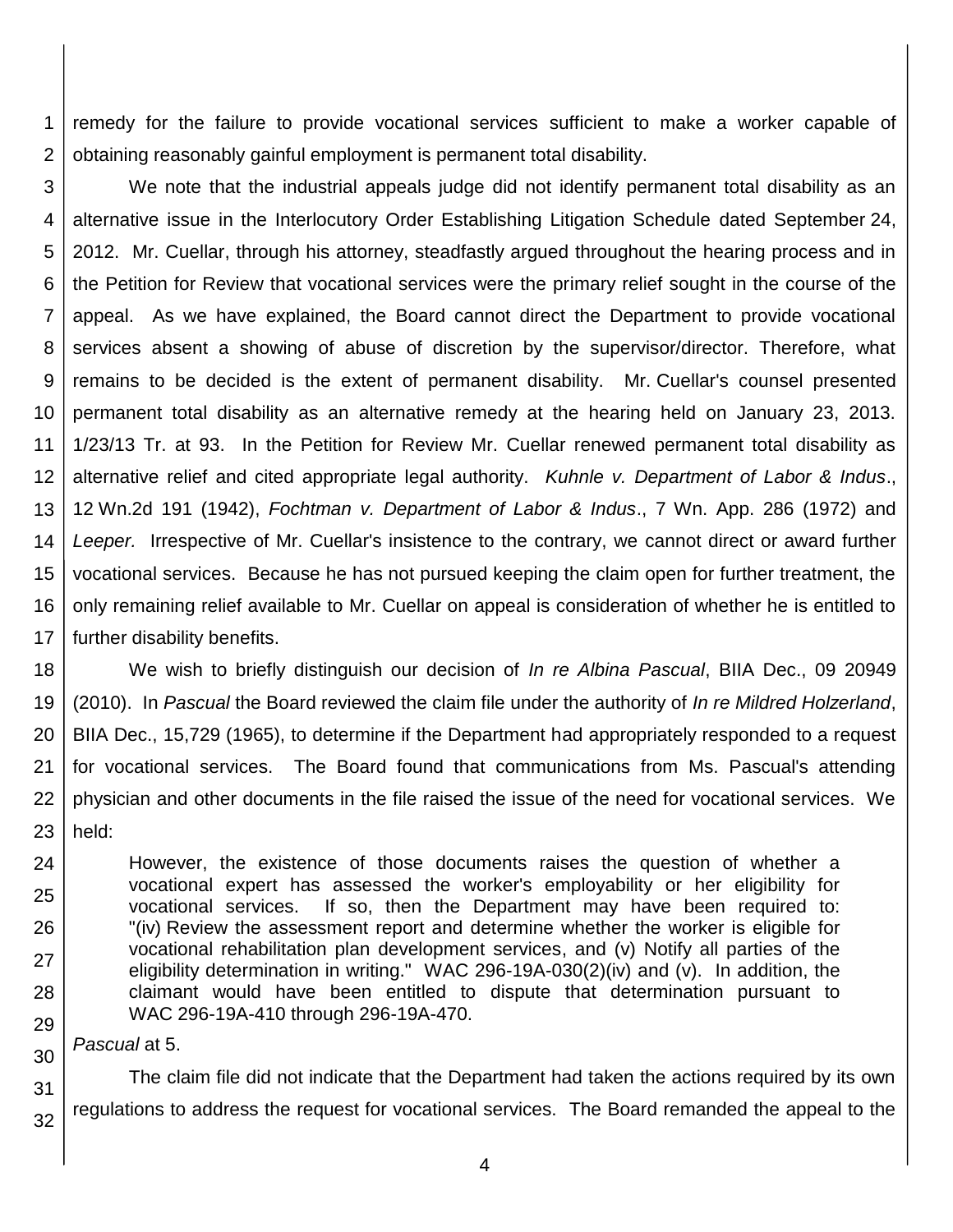1 2 hearing process to take evidence on whether the Department had responded to a request for vocational services consistent with the Industrial Insurance Act and its own regulations.

3 4 5 6 7 8 9 *Pascual* does not hold that the Board will order vocational services; it holds only that the Board's scope of review on vocational issues extends to whether the Department followed its procedures under the statute and regulations in the course of making a decision about vocational services. If the appealing party could affirmatively show that the Department did not follow a requirement of its own rules, the Board could direct the Department, that is, the supervisor, to follow those procedures and issue a further decision. The Board would not direct the Department to provide vocational services.

10 11 12 We clarified the limited holding of *Pascual* in the subsequent decision of *In re Craig R. St. Onge*, Dckt Nos. 09 14365, 09 19470, 09 20162, 09 20163, 09 20164 & 09 20164-A & 09 20667, (September 2, 2010). The Board held:

13 14 15 16 17 None of the orders before us explicitly address vocational benefits. We are cognizant that in a recent decision, *In re Albina M. Pascual*, Dckt. No. 09 20949 (July 22, 2010), we remanded an appeal to the hearings process to address a vocational issue despite the absence of an order on appeal explicitly addressing vocational issues. We remanded because an issue was raised regarding whether the Department followed the process set forth in RCW 51.32.095 or WAC 296-19A with respect to vocational services.

*St. Onge*, at 3.

18

19

20

21

22

23

24

25

26

27

28

29

The issue in *Pascual* and *St. Onge* is the Department's process regarding vocational determinations and not the substance of those determinations. Substantive vocational decisions can only be challenged on an abuse of discretion standard.

*Pascual* is not applicable in Mr. Cuellar's case as he has not alleged any procedural or substantive error by the Department regarding vocational services. Mr. Cuellar simply argues that he needs more services.

RCW 51.32.095(10) specifies that claims cannot be 'reopened' for vocational rehabilitation services only. The Department argues that the word 'reopening' refers generally to 'keeping' a claim open to provide vocational services as opposed to a situation involving the application to reopen a claim. This view is consistent with our decision in *Ukbagergis.* An appeal based on the claim for additional vocational service must be based on an abuse of the Department's discretion in either awarding or denying such benefits.

30 31 32